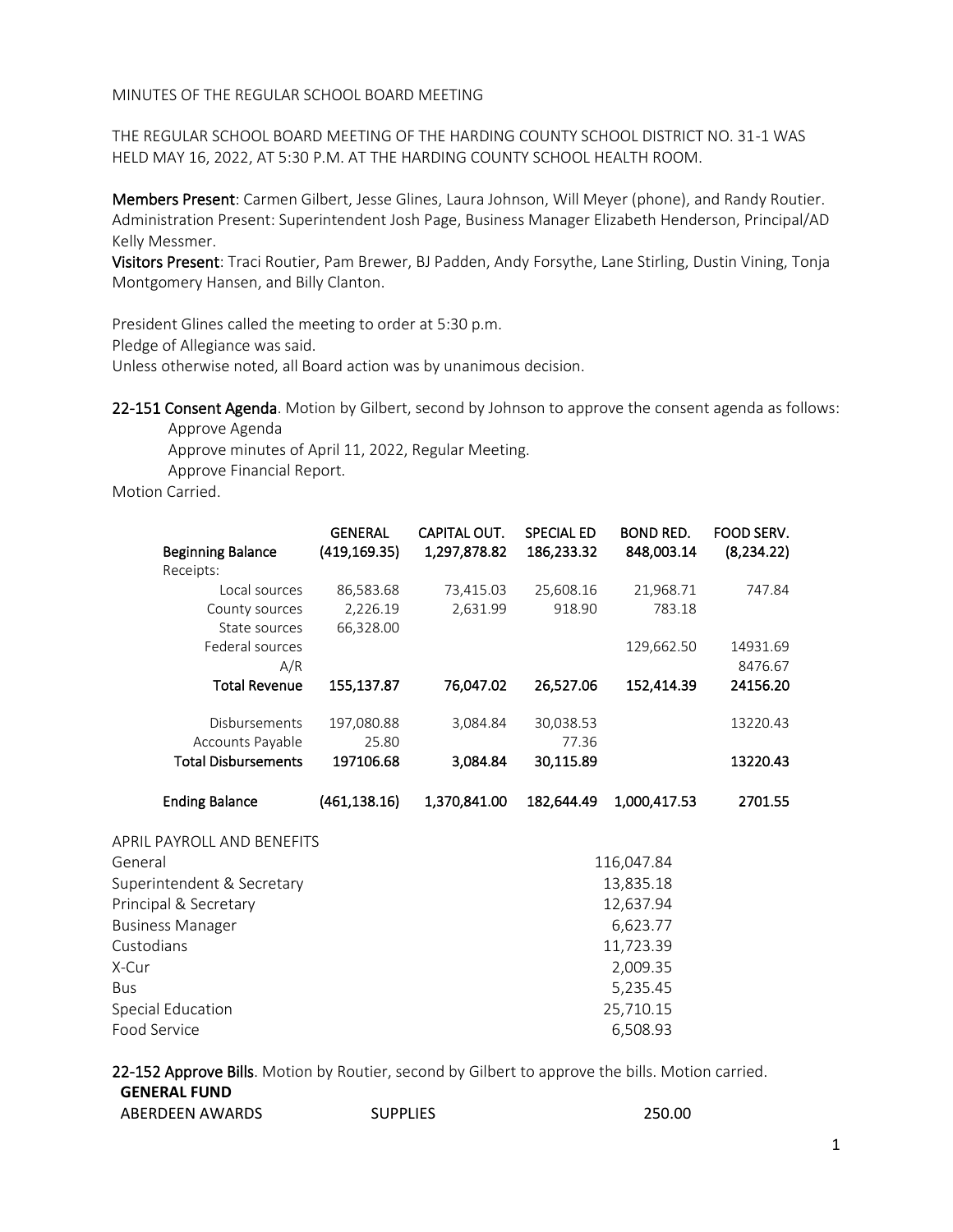| <b>BJS INTRUMENT REPAIR</b>               | <b>REPAIRS</b>                 | 730.00    |
|-------------------------------------------|--------------------------------|-----------|
| <b>BUFFALO HARDWARE</b>                   | <b>SUPPLIES</b>                | 87.94     |
| <b>CARDMEMBER SERVICES</b>                | SUPPLIES/TRAVEL                | 1,044.41  |
| <b>CENEX FLEETCARD</b>                    | <b>FUEL</b>                    | 176.24    |
| <b>CENTRAL DISTRIBUTION</b>               | <b>SUPPLIES</b>                | 8,159.76  |
| CONSOLIDATED                              | <b>TELEPHONE</b>               | 117.82    |
| COSTELLO, HOLLY                           | <b>REIMBURSE CLASS</b>         | 212.00    |
| <b>DAKOTA BUS</b>                         | <b>CONTRACT SERVICE</b>        | 7,180.00  |
| DC INC                                    | <b>CAMP CROOK WATER REPAIR</b> | 1,272.18  |
| <b>FRONTIER GLASS</b>                     | <b>REPAIRS</b>                 | 252.96    |
| <b>GRAND ELECTRIC</b>                     | <b>UTILITIES</b>               | 6,131.82  |
| <b>GUNDERSON TRUCKING</b>                 | <b>ROUTE BUS MTNCE</b>         | 100.00    |
| <b>H&amp;L SUPERVALU</b>                  | <b>SUPPLIES</b>                | 92.60     |
| <b>HEALTH EQUITY</b>                      | <b>FEES</b>                    | 17.40     |
| HENDERSON, ELIZABETH                      | <b>MILEAGE</b>                 | 231.40    |
| <b>HERSRUDS</b>                           | <b>VEHICLE MTNCE</b>           | 137.47    |
| <b>HOWARD JOHNSON</b>                     | <b>STU COUNCIL ROOMS</b>       | 748.00    |
| <b>IMPREST/TRAVIS SMITH</b>               | REIMBURSE BUS ENDORSEMENT      | 346.85    |
| IMPREST/KADOKA AREA SCHOOLS SODAK 16 LOSS |                                | 82.90     |
| <b>IMPREST/WEX BANK</b>                   | <b>FUEL</b>                    | 151.64    |
| <b>IMPREST/SPEARFISH HS</b>               | <b>TRACK FEES</b>              | 80.00     |
| IMPREST/DIV OF CRIMINAL INV               | <b>BACKGROUND CHECK</b>        | 43.25     |
| IMPREST/BOWMAN SCHOOL DIST                | <b>TRACK FEES</b>              | 150.00    |
| IMPREST/DUPREE SCHOOL DIST                | ACADEMIC OLYMPICS LUNCH        | 70.00     |
| <b>IMPREST/RC CENTRAL HS</b>              | <b>TRACK FEES</b>              | 100.00    |
| IMPREST/H&L                               | <b>SUPPLIES</b>                | 231.11    |
| IMPREST/LAKE WAGGONER GOLF                | <b>GOLF FEE</b>                | 15.00     |
| IMPREST/NEWELL SCHOOL                     | <b>GOLF FEE</b>                | 15.00     |
| IMPREST/AT&T                              | PHONE SERVICE                  | 107.34    |
| IMPREST/MONUMENT HEALTH                   | <b>DOT TESTING</b>             | 20.00     |
| <b>IMPREST/WALL HS</b>                    | <b>TRACK FEES</b>              | 100.00    |
| IMPREST/PBT                               | <b>RETURN EXTRA PER DIEM</b>   | (25.00)   |
| <b>MDU</b>                                | <b>UTILITIES</b>               | 181.58    |
| MOLLMAN, JOYCLYN                          | 2022 ROOM & BOARD              | 1,350.00  |
| <b>NATION CENTER NEWS</b>                 | PUBLISHING/ADVERTISING         | 252.35    |
| <b>OLSON FUELS</b>                        | <b>FUEL</b>                    | 2,306.07  |
| <b>OLSON PROPANE</b>                      | <b>PROPANE</b>                 | 8,791.04  |
| <b>OLSON SHOP</b>                         | <b>VEHICLE MTNCE</b>           | 787.96    |
| <b>RAMOKTA</b>                            | <b>TRAVEL</b>                  | 350.97    |
| <b>RAPID FIRE PROTECTION</b>              | <b>ANNUAL MONITORING</b>       | 360.00    |
| <b>SDHSAA</b>                             | <b>RULE BOOK ORDERS</b>        | 396.00    |
| <b>TIE CONFERENCE</b>                     | <b>CONFERENCE REG</b>          | 175.00    |
| <b>TMS</b>                                | <b>CONTRACT SERVICE</b>        | 78.50     |
| <b>TOWN OF BUFFALO</b>                    | <b>UTILITIES</b>               | 438.61    |
| <b>TT HAULERS</b>                         | <b>RURAL GARBAGE</b>           | 22.00     |
| <b>TURBIVILLE PHOTOGRAPHY</b>             | <b>SUPPLIES</b>                | 78.00     |
| <b>VERHULST, TATANIA</b>                  | <b>DIPLOMAS</b>                | 70.00     |
| <b>WRCTC</b>                              | PHONE SERVICE                  | 618.79    |
|                                           | <b>TOTAL GENERAL FUND</b>      | 44,686.96 |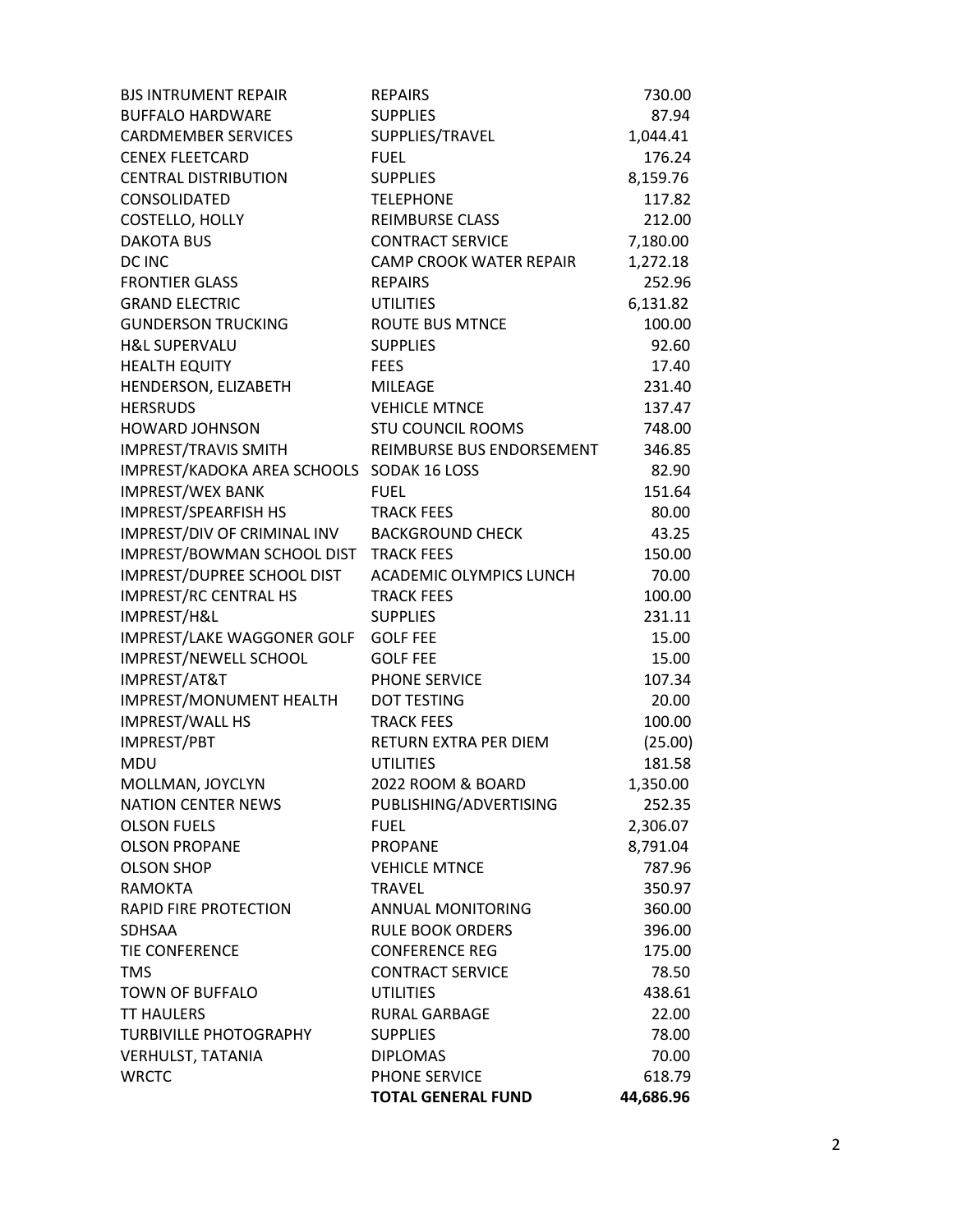| <b>CAPTIAL OUTLAY</b>       |                              |            |
|-----------------------------|------------------------------|------------|
| ABM                         | <b>COPIER LEASE</b>          | 1,517.71   |
| <b>CARDMEMBER SERVICES</b>  | <b>EQUIP</b>                 | 689.84     |
| <b>RIDDELL</b>              | <b>HELMETS</b>               | 2,813.77   |
| <b>US BANK</b>              | CERT PRINCIPAL / INTEREST    | 240,533.13 |
| <b>WARNE CHEMICAL</b>       | <b>IMP OF SITES</b>          | 9,178.00   |
| <b>WRCTC</b>                | PHONE LEASE                  | 267.13     |
|                             | <b>TOTAL CAPITAL OUTLAY</b>  | 254,999.58 |
| <b>SPED</b>                 |                              |            |
| <b>BH PEDIATRIC THERAPY</b> | MAR/APR OT SERVICES          | 1,885.00   |
| BREWER, PAM                 | <b>MILEAGE</b>               | 94.92      |
| <b>CARDMEMBER SERVICES</b>  | <b>SUPPLIES</b>              | 59.00      |
| PRAIRIE PERFORMANCE         | APR / MAR PT SERVICES        | 1,414.00   |
|                             | <b>TOTAL SPED</b>            | 3,452.92   |
| <b>BOND REDEMPTION FUND</b> |                              |            |
| <b>SD FIT</b>               | <b>BOND PRINCIPAL</b>        | 151,515.15 |
| COMPUTERSHARE (WELLS FARGO) | <b>BOND INTEREST</b>         | 142,500.00 |
|                             | <b>TOTAL BOND REDEMPTION</b> | 294,015.15 |
| <b>FOOD SERVICE</b>         |                              |            |
| <b>H&amp;L SUPERVALU</b>    | <b>FOOD</b>                  | 27.62      |
| IMPREST/H&L                 | <b>FOOD</b>                  | 89.03      |
| <b>US FOODS</b>             | <b>FOOD</b>                  | 5,495.81   |
|                             | <b>TOTAL FOOD SERVICE</b>    | 5,612.46   |
|                             | <b>TOTAL EXPENDITURES</b>    | 602,767.07 |

22-153 Audit Agreement. Motion by Routier, second by Johnson to approve the audit agreement with Casey Petersen, Ltd. for the 2021-22 fiscal audit. Motion carried.

22-154 Resignations. President Glines read letters of resignation from Andy Forsythe, HS Science teacher, Mackenzie Oster, 5<sup>th</sup> grade teacher, and Marisa Hett, Asst Volleyball Coach. Motion by Gilbert, second by Meyer to accept the resignations with thanks and appreciation. Motion carried. The board authorized Supt Page to advertise for the open positions.

22-155 SDHSAA Constitutional Amendments. Principal Messmer reviewed the constitutional amendments up for vote by the SDHSAA. Motion by Johnson, second by Routier to vote yes on amendments 1-6. Motion carried. Motion by Gilbert, second by Routier to vote no on amendment 7. Motion carried, unanimously.

## Open Forum – no new business

22-156 Offer Summer School Contracts. Motion by Johnson, second by Gilbert to offer summer school contracts to Lynnette Stugelmeyer, David Wickstrom, and Chereste Messmer. Motion carried.

22-157 Approve 2022-23 School Calendar. Motion by Johnson, second by Routier to approve the 2022- 23 school calendar as presented without the graduation date set. Motion carried. Due to date conflicts, the board will make a decision about graduation next month.

22-158 Negotiated Agreement. Motion by Johnson, second by Routier to approve negotiations with a \$500 increase to the base salary and an additional \$100 for head coaches over ten years or \$50 for all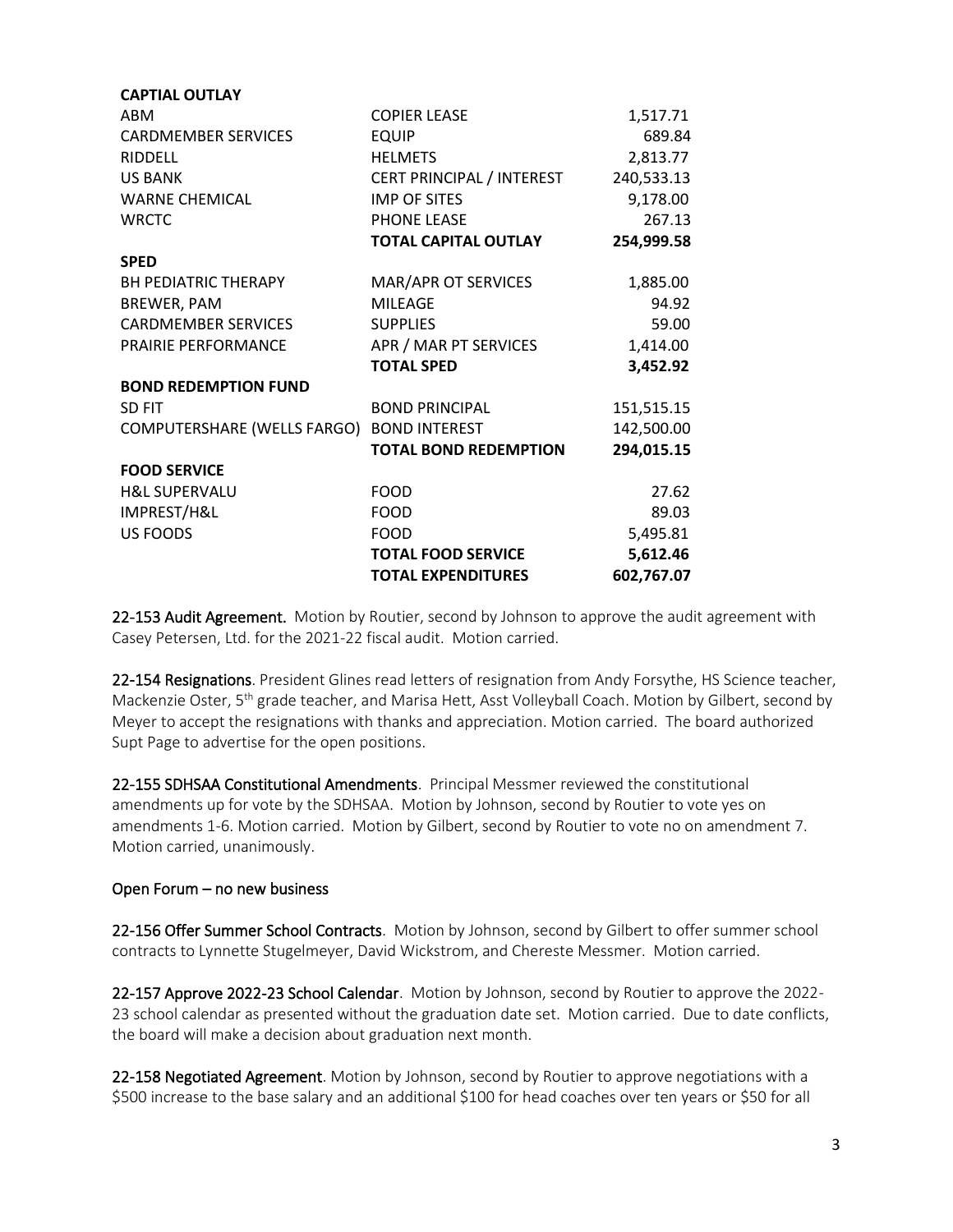other coaches and advisors over ten years and to approve the negotiated agreement for 2022-23. Motion carried.

22-159 SPED Comprehensive Plan. Ms. Brewer reviewed the plan with the board and there were no major changes for this year. Motion by Gilbert, second by Johnson to approve the plan for the 2022-23 school year. Motion carried.

22-160 School Land Lease. Discussion was held about the sixty-two acres of land north of the new school building. The board decided to allow the land to be grazed to reduce fire danger, though they noted some work would have to be done on the fence. The lessee would be responsible for the fence, and the cost of fencing may be deducted from the lease payment. Motion by Gilbert, second by Johnson to advertise for bid for a 3-year summer grazing lease on a per acre/per year basis. Bids are due by 3pm on Monday, June 6 to the Business Office. Motion carried. More information is available at the school office for those interested in submitting a bid.

22-161a Executive Session. Motion by Routier, second by Johnson to enter into Executive Session at 6:33pm pursuant to SDCL 1-25-2(4) for negotiations. Motion carried. The board was declared out of executive session at 6:56pm.

22-161b Offer / Approve Contracts. Motion by Johnson, second by Gilbert to offer contracts to: Deb Long – Custodian, Angela Smith – Custodian, Jeana Tausan – Admin Asst, Lori Wilson – Admin Asst, Tanya Tilus – Kitchen Aide, Danette Rolph – Paraprofessional, Jody Richter – Paraprofessional, Brandi Pihl – Paraprofessional, Maddie Feist – Paraprofessional, Paige Parmely – Paraprofessional, Kevin Watson – Maintenance Supervisor, Justine Giannonatti – Head Cook , Ray Ginsbach – Testing/Technology Coordinator, Nellie Duprel – SPED Director/Teacher, Elizabeth Henderson – Business Manager (2-year), Kelly Messmer – Principal / AD (3-year), Josh Page – Superintendent (3-year). Motion carried.

Motion by Routier, Second by Gilbert to approve teaching contracts for: Jen Anders, Tammy Bruha, Joey Buchanan, Jamie Brown, Holly Costello, Tonja Montgomery Hansen, Marisa Hett, Cara Lei, Jewel Lyons, Frank Maslowski, Chereste Messmer, Kaycee Moody, BJ Padden, Traci Routier, Lynnette Stugelmeyer, Lori Teller, Erin Wammen, Jay Wammen, David Wickstrom, Lynnette Wolff. Motion carried

22-162 NWAS. Routier shared the NWAS report. They have approved the calendar for the next school year and have adjusted their summer office hours.

22-163 Business Manager. Henderson gave the Business Manager report.

22-164 K-12 Principal Report. Principal Messmer gave the Principal/AD report. Congratulations to the April Character Counts and Students of the Month:

Camp Crook Elementary: Kruze Bail, "Imaginative" Ludlow Elementary: Denton Turbiville, "Kindness" Buffalo Elementary: Sage Kari, "Perseverance" Harding County Middle School: Casey Lindholm "Student of the Month" Kohl Risty, "Optimism" Harding County High School: Rowin Martian, "Student of the Month" Landon Lindholm, "Skillful"